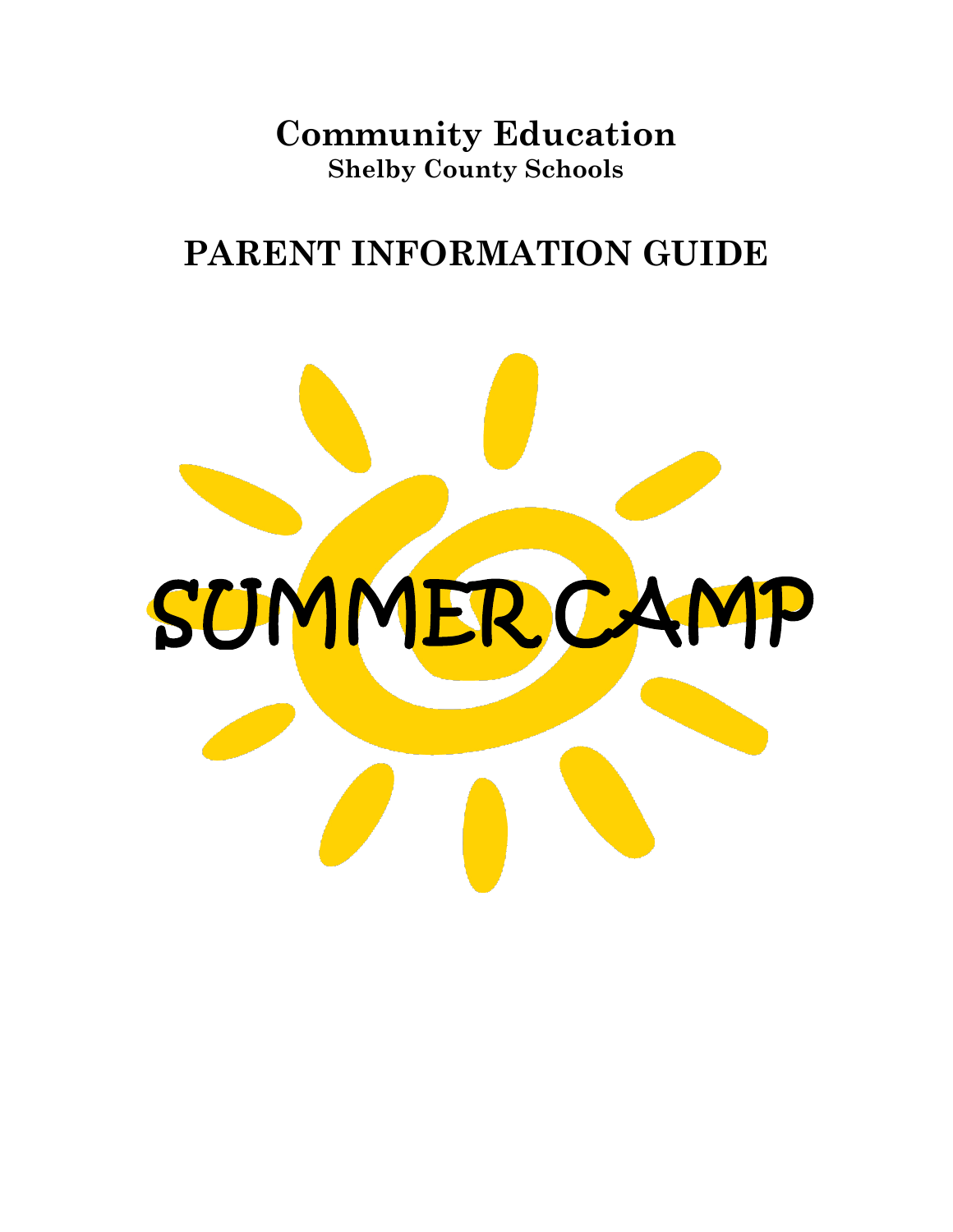## **ABOUT US**

We are so glad that you have chosen us for your child care needs. Our goal is to provide a safe, fun and caring environment to foster physical, emotional and social growth in each child. Our Summer Camp Program is for children zoned for Shelby County schools, ages 5-12 (entering kindergarten through completion of 5th grade). We are located in various Shelby County Schools and operate Monday-Friday from 7:00am until 6:00pm, June 1st-July 29th. We will be closed June 20th and July 4th**.** For more information about our program, visit [shelbyed.k12.al.us/communityed.html .](https://www.shelbyed.k12.al.us/communityed.html) For questions, please call 205.682.5967.

## **SUMMER CAMP SITES and NUMBERS**

## **ADMINISTRATIVE CONTACT LIST**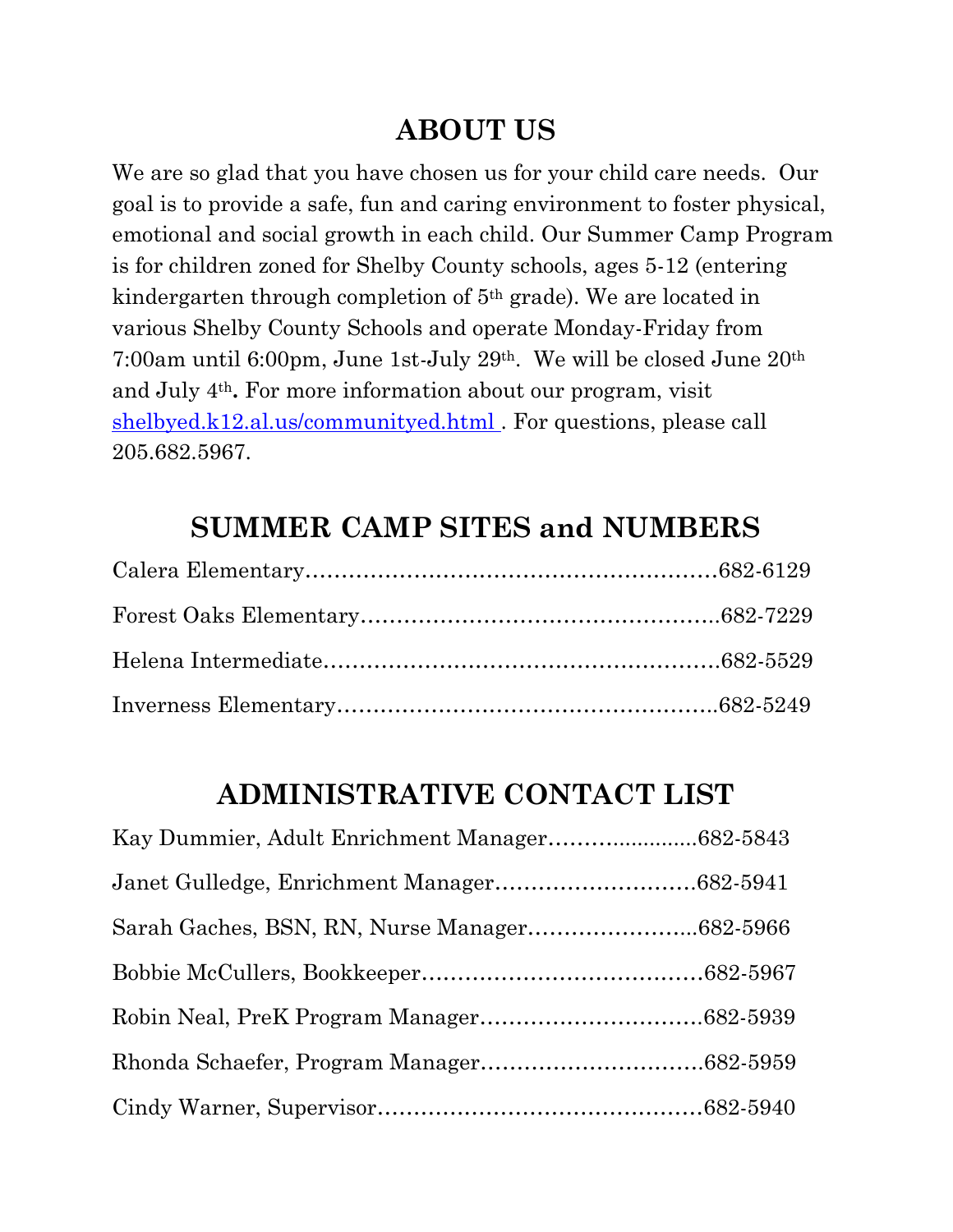# **REGISTRATION and PAYMENT INFORMATION**

#### **The Summer Camp Program reserves the right to cap any site that has reached capacity.**

#### Please note:

- $\bullet$  Must be 5 by May 6<sup>th</sup> to qualify for Registration
- Sites cannot accept any form of payment
- Payment is due on Monday one week prior to attendance (Parent is responsible for payment whether child is present or absent, unless cancelled two weeks in advance).
- There is a late pick-up fee (\$1 per minute) for any child picked up after 6:00 pm. If we do not receive communication from a late parent, the local law enforcement agency will be called after 30 minutes to arrange for the child's supervision. Notification by parent of being late does not negate payment of the late pick-up fee with the exception of circumstances outside of your control. Habitual tardiness in picking up children will result in their dismissal.
- To withdraw from the program, written notification must be delivered via email [\(communityed@shelbyed.org](mailto:communityed@shelbyed.org) or "contact us" tab on ezchildtrack) or mailed to: Community Education 601 1st Street South, Alabaster, AL 35007.

#### Registration Fee:

\$50.00 (Non-refundable) - Payment is due upon completion of registration.

#### Weekly Fees:

\$165.00 or \$135.00 (SCBOE Employee, Reduced/Free lunch - *Proof of employment or lunch status required*)

#### Late Payment Fees:

\$15.00 - Will be billed to account one day after payment is due. In addition to the late payment fee, your account will also be suspended until payment is made in full.

Returned Transaction Fee: \$30.00

> **Registration Deadline: May 6th Register Online:<ezchildtrack.com/scscomed/parent>**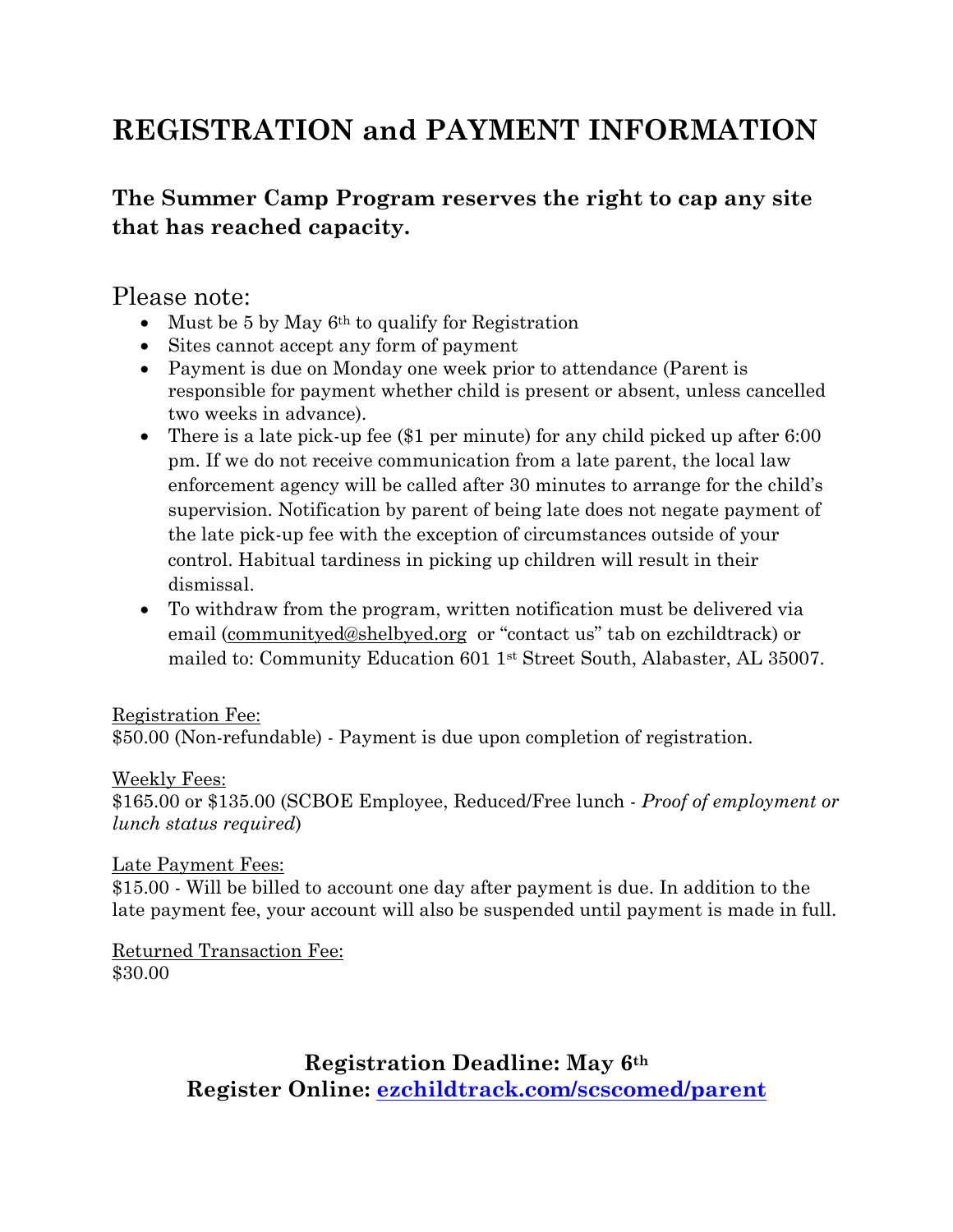## **TO BRING**

Each child will need to bring:

- storage tub with a lid for storing belongings… quiet time supplies (mat/sleeping bag, book, magazine), towel and swimwear (for "water play" days).
- labeled water bottle (daily)
- change of clothes
- 2 snacks/drink (daily)
- sack lunch/drink (daily)

We do not have access to a refrigerator or microwave, so please keep this in mind when packing snacks/lunches. We also ask that mats and sleeping bags are taken home at the end of each week to be washed.

# **DRESS CODE**

We ask that the children dress appropriately, wear comfortable clothes, closed toe shoes and socks. Field trip shirt should be worn on field trip days.

# **PERSONAL BELONGINGS**

The Summer Camp Program is not responsible for personal belongings that are lost, damaged or stolen. We reserve the right to remove items from children that are deemed unacceptable. Retrieved items will be returned to parents. All personal belongings should be clearly labeled with the child's name. Please do not permit your child to bring important, expensive, or dangerous items. Please, no toys, games, trading cards, electronic devices, etc…unless approved in advance by the In-Charge.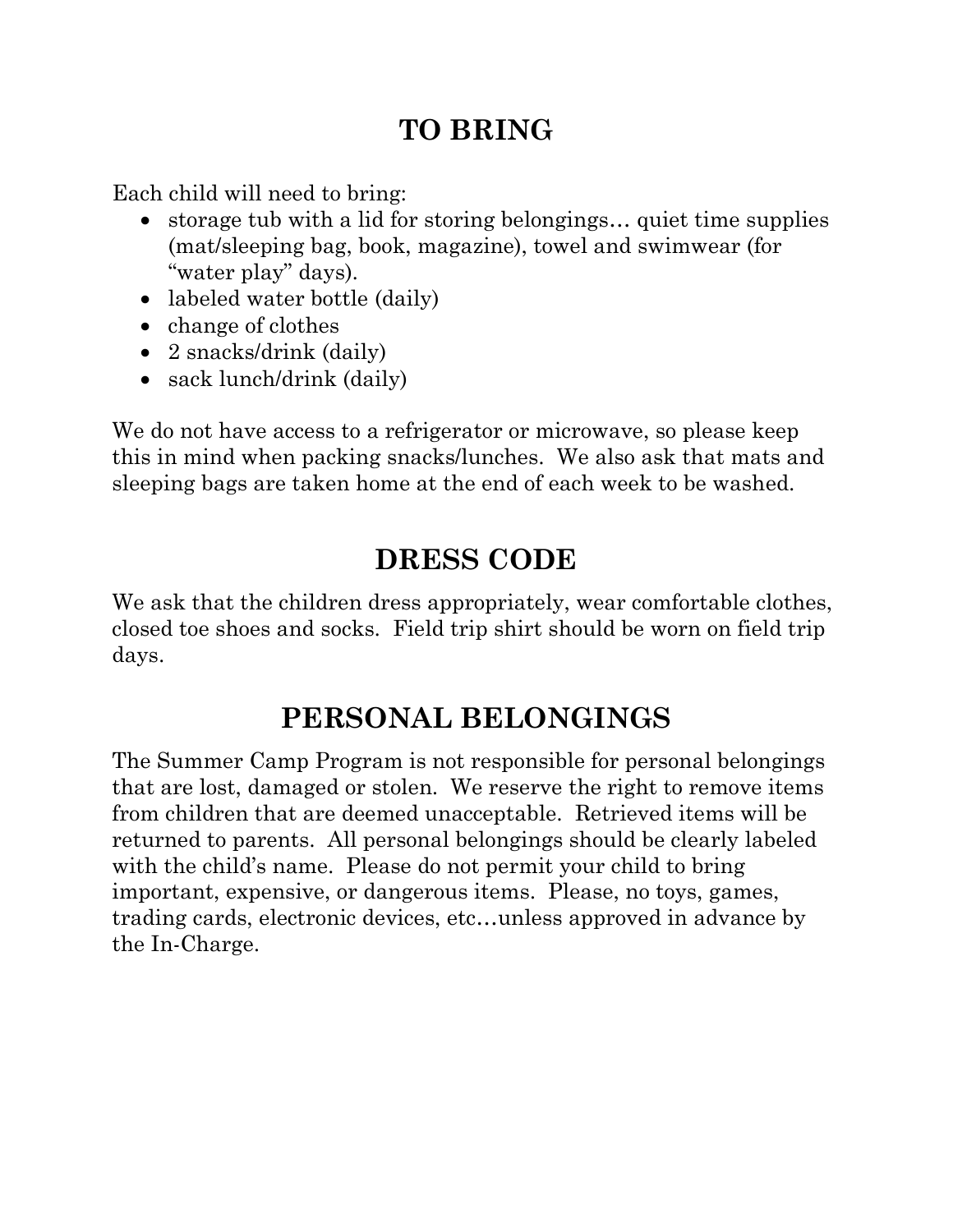# **DAILY SCHEDULE**

**We offer theme based activities with games, arts and crafts, indoor/outdoor play, and in-house field trips as well as off campus field trips.** 

**The following is an example of our Summer Camp Daily Schedule. Times are subject to change based on the needs of each individual site.**

| $7:00$ to $8:45$                            | Morning Centers          |
|---------------------------------------------|--------------------------|
| $9:00 \text{ to } 9:20$                     | Morning Snack            |
| $9:30 \text{ to } 9:40$                     | <b>Opening Ceremony</b>  |
| $9:40 \text{ to } 10:25$                    | Activity Time            |
| $10:35$ to $11:20$                          | Activity Time            |
| 11:30 to $12:05$                            | Lanch                    |
| $12:15$ to $1:15$                           | Quiet Time               |
| 1:25 to $2:10$                              | <b>Activity Time</b>     |
| $2\mathord{:}20 \text{ to } 3\mathord{:}05$ | <b>Activity Time</b>     |
| $3:15$ to $3:25$                            | <b>Closing Ceremony</b>  |
| $3:25 \text{ to } 3:50$                     | Afternoon Snack          |
| 4:000005:45                                 | <b>Afternoon Centers</b> |
| $5:45 \text{ to } 6:00$                     | Clean Up/Pack Up         |
|                                             |                          |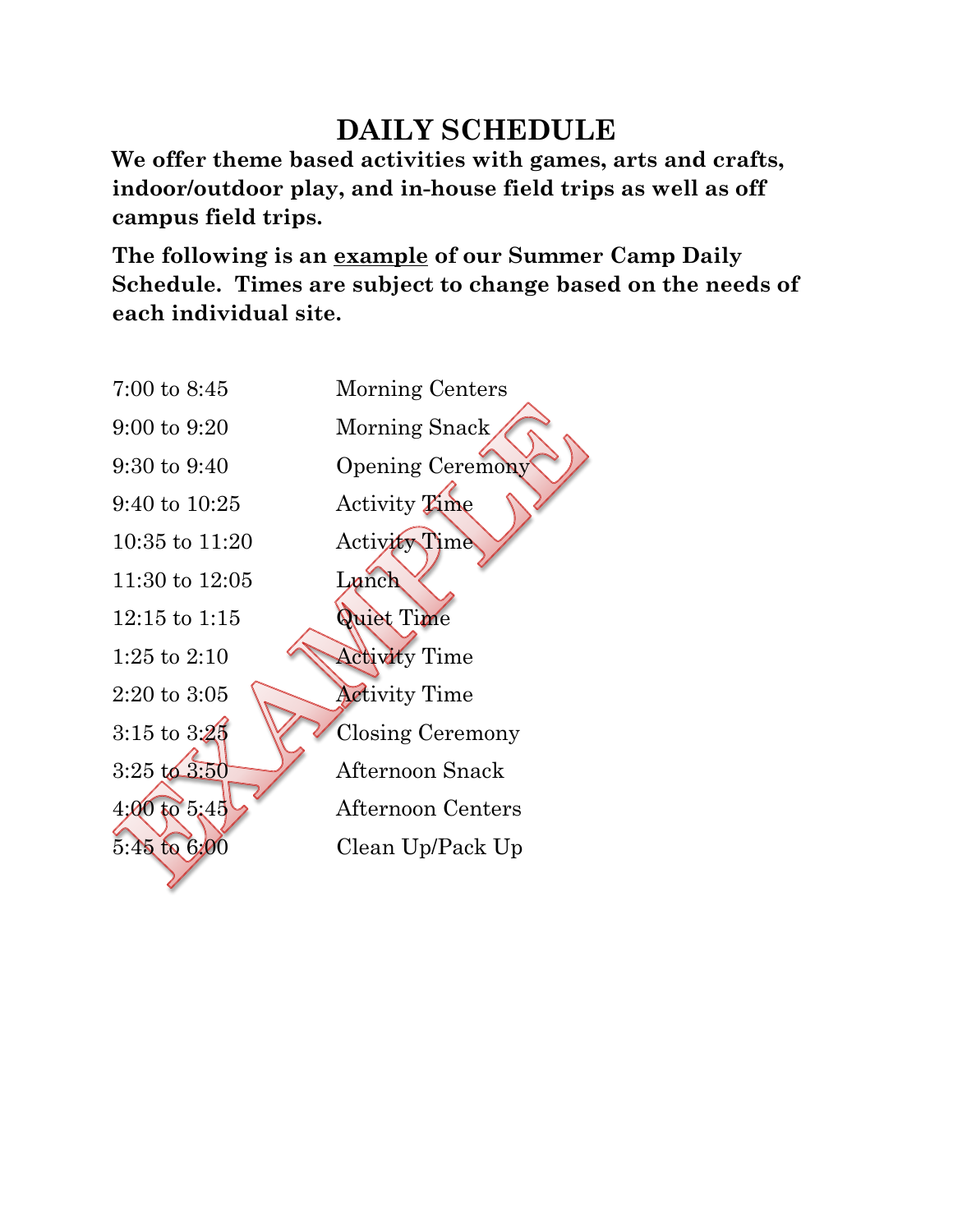## **SAFETY**

Your child's safety is of utmost importance. We have a low 15 to 1 student/counselor ratio, which allows for on-going supervision. The staff routinely practice fire, tornado and intruder drills. Our policy also requires the staff to ID anyone who is taking a child from our care.

# **CUSTODIAL PARENTS/GUARDIANS**

Court approved documents must be on file in the Community Education office to restrict a biological/custodial parent's access to a child.

# **SIGN IN/OUT INFORMATION**

Each child is required to be checked in/out by an authorized adult (QR code required) before leaving the building. Be prepared to show proper identification.

## **INCLEMENT WEATHER/EARLY DISMISSAL**

In the event of any emergency closing due to inclement weather or in the case of an early dismissal, you will need to make arrangements for your child to be picked up promptly. Please make sure we have current local telephone numbers to reach you via Blackboard Connect Rapid Notification System. Listen to local radio and television stations for weather conditions and closings, as it is not always possible to contact all parents.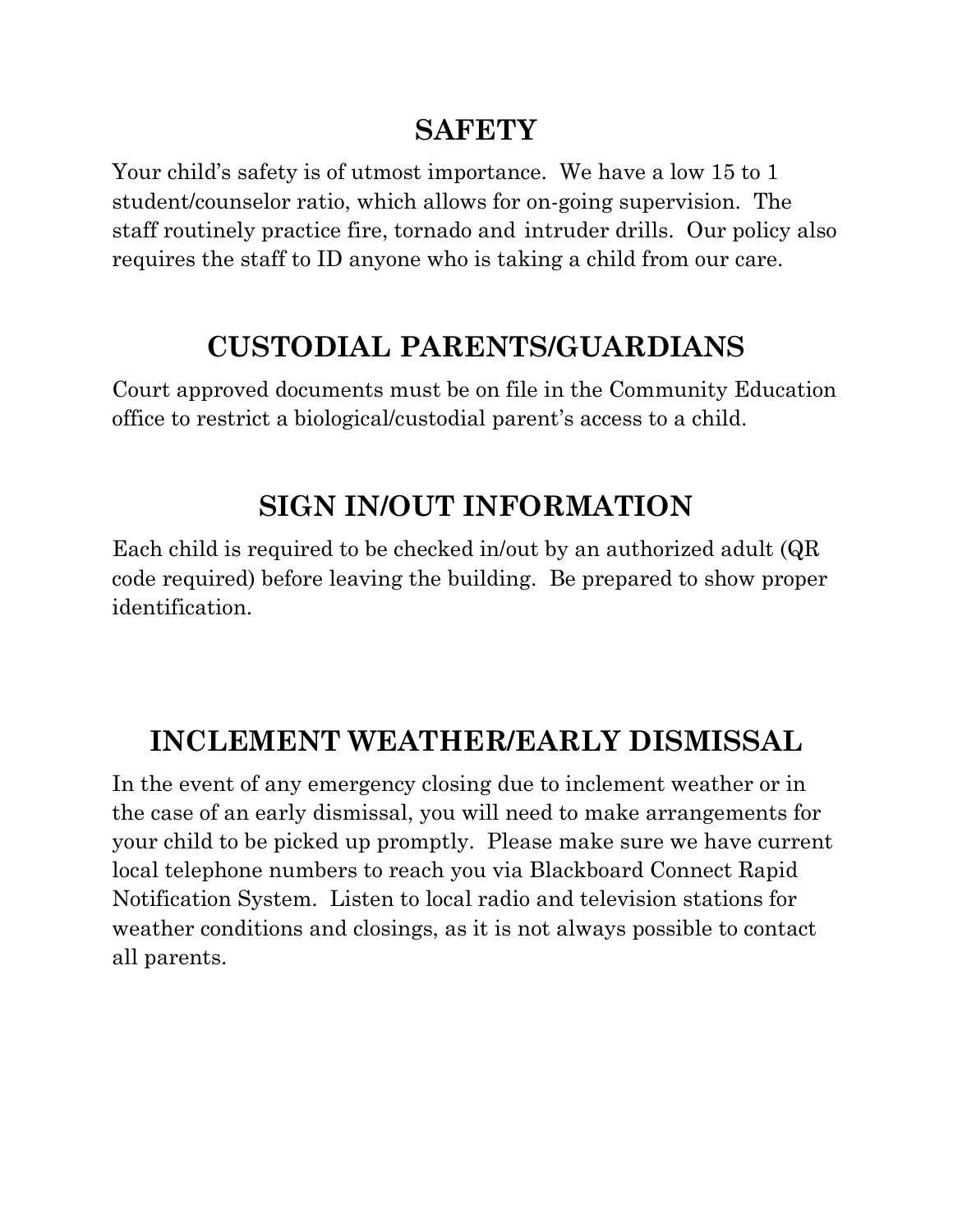# **ILLNESS AND MEDICATION**

**Illness:** For the health and well-being of our children and staff, please do not send your child to Summer Camp if she/he is sick. Your child must be fever-free for 24 hours without the aid of a fever reducer before returning to our program. If your child becomes ill while in our care, please make arrangements for your child to be picked up within the hour of notification.

**Medication:** Medication procedures were developed with your child's safety in mind. Due to the potential for allergic or asthmatic reactions, staff members are not allowed to apply insect repellant during Summer Camp. Contact the Nurse Program Manager at 682-5966 if your student requires medication, on-site nursing services, or to discuss any health concerns relevant to your child.

## **FIELD TRIPS**

The cost of Field Trips is included in the fees, with no additional charge to the parent. If a Field Trip is planned, it is expected that all students will participate. Make sure to wear Field Trip shirts on field trip days and check with the In-Charge for information on what time the bus will be leaving from the site as well as what time the children will be returning to the site. It is important that the children are on time. We are not allowed to hold the bus for late children. If your child is left due to being tardy, it is the parent's responsibility to deliver their child to the field trip site or arrange for alternate care as there is no staff left on site to supervise.

## **ENRICHMENT**

Enrichment classes (ex: dance, karate, gymnastics, cheer, golf) are available at various Shelby County Schools. For a current listing of classes, vendor contacts and additional information, visit **[shelbyed.k12.al.us/community/enrich.html](https://www.shelbyed.k12.al.us/community/enrich.html)**